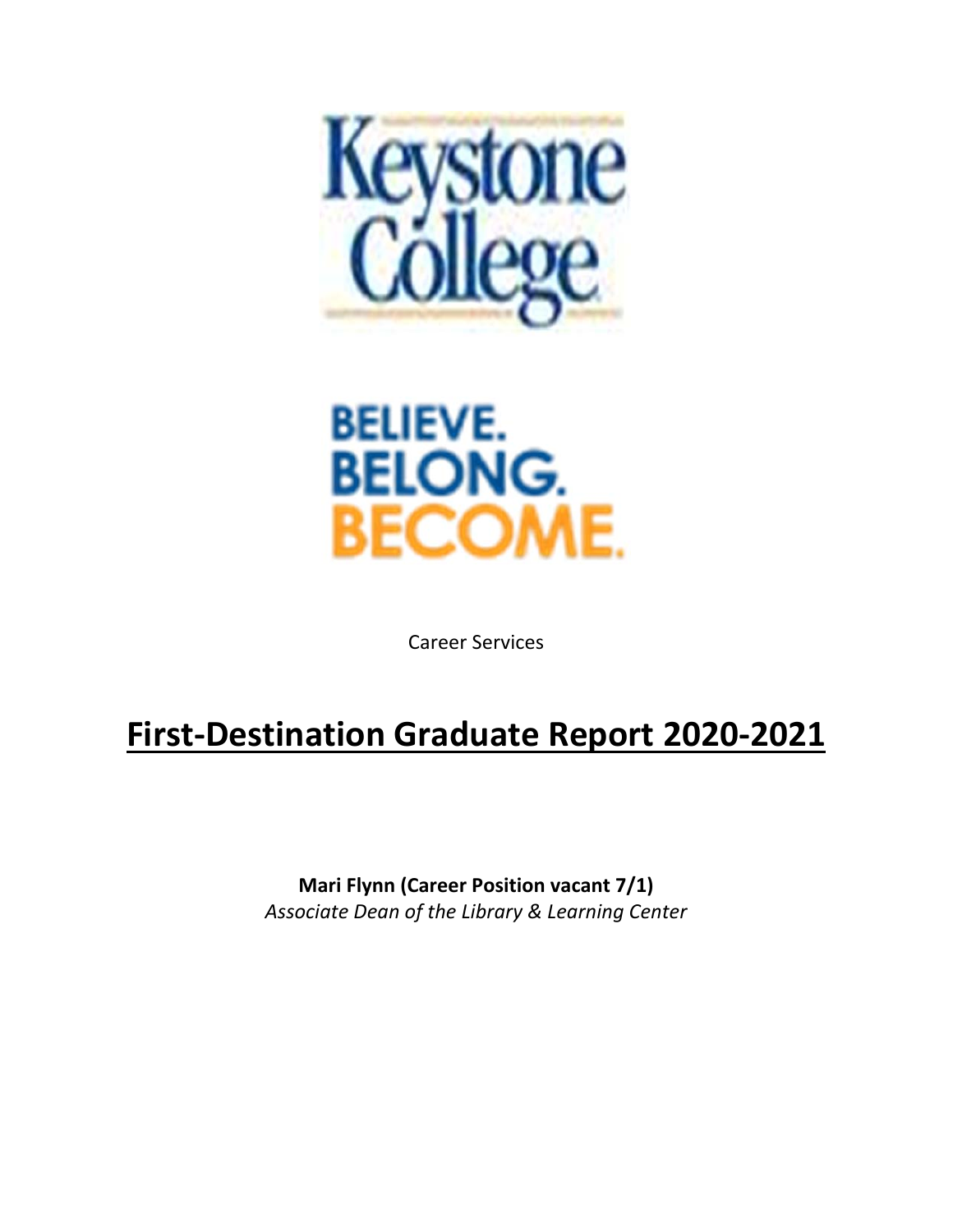#### Keystone Promise:

*A pledge to every Keystone College student that within six months of graduating from Keystone College you will have received at least one job offer or been accepted into a transfer or graduate program.* 

#### This Report Measures Graduates Who:

- Secured full-time professional employment
- Secured part-time professional employment
- Were accepted into a graduate/transfer program
- Achieved another career goal
	- o Those graduates were not seeking professional employment or acceptance into a graduate/transfer program
	- o Another career goal may include entering into the military, volunteering, taking time off for family/personal reasons
- Not successful within 6 months of graduation

## Methodology:

- Graduates who graduated 2020 2021 and/or attended Grad Finale were polled regarding their successes, via the Graduate Survey, developed by Institutional Research. Pandemic protocols dictated the survey was done virtually and as a result, response rates are down from previous years.
- Follow‐up emails were sent regularly to individuals to capture updated information
- Individual meetings were held with some graduates
- Social Media and LinkedIn Research

| Initial Response Rate                  | 43.3% |
|----------------------------------------|-------|
| Knowledge Rate (from outreach efforts) | 34.3% |
| <b>Overall Response Rate</b>           | 77.6% |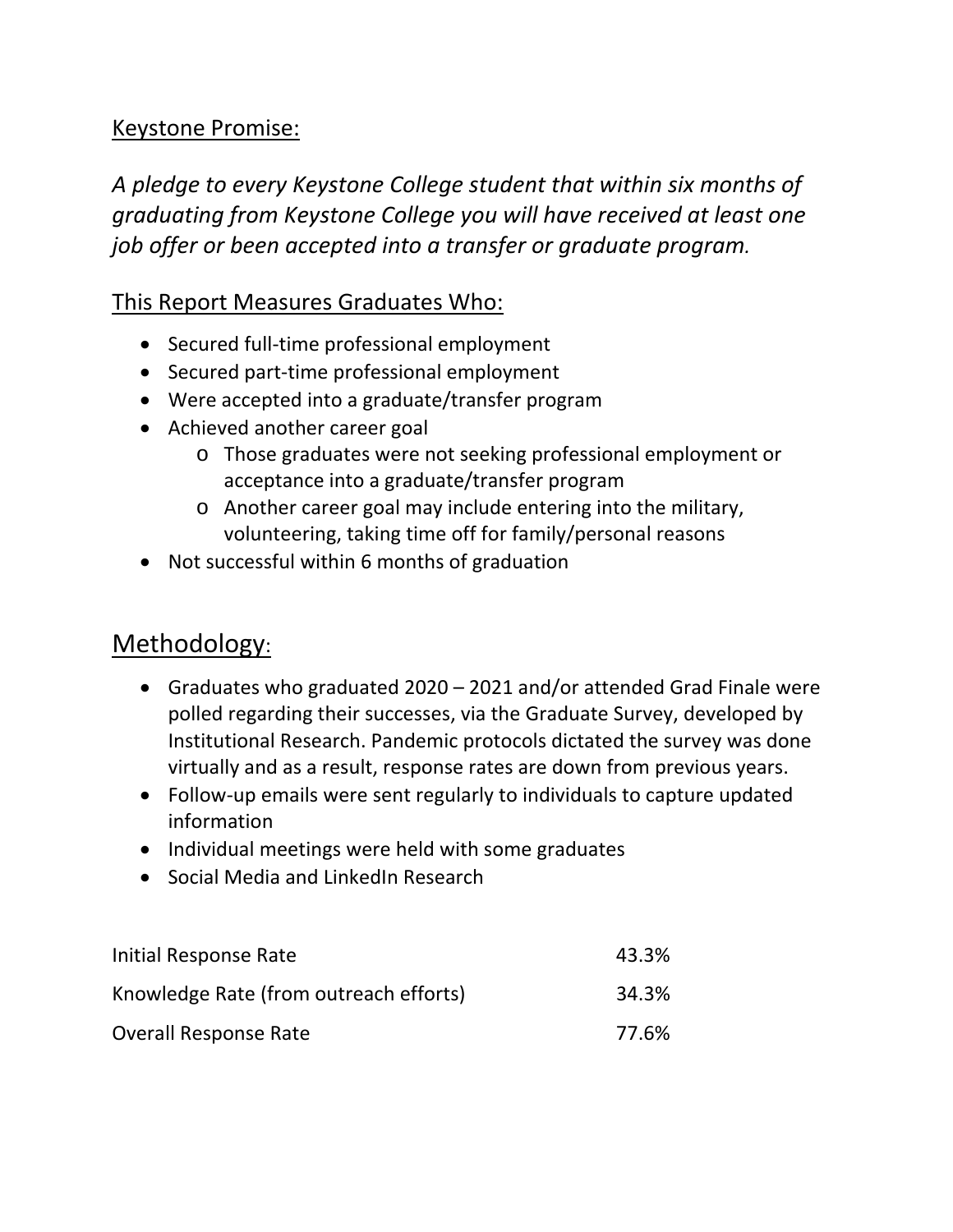# **Overall Class Profile:**

| Number of Graduates:          | 256         |
|-------------------------------|-------------|
| Number of Survey Respondents: | 190 (77.6%) |

**90%** of the graduates who responded to the graduate survey secured professional full-time employment, professional part-time employment, were accepted into a graduate/transfer program, or achieved another career goal within 6 months of their graduation.

# **Master's Degree Graduates:**

| Number of Graduates:  |           |
|-----------------------|-----------|
| Number of Respondents | 11 (100%) |

**100%** of the graduates who responded to the graduate survey secured professional full-time employment or were continuing their education.

## **Baccalaureate Degree Graduates:**

| Number of Graduates:         | -212      |
|------------------------------|-----------|
| Number of Survey Respondents | 165 (78%) |

**88%** of the graduates who responded to the graduate survey secured professional full-time employment, professional part-time employment, were accepted into a graduate/transfer program, or achieved another career goal within 6 months of their graduation.